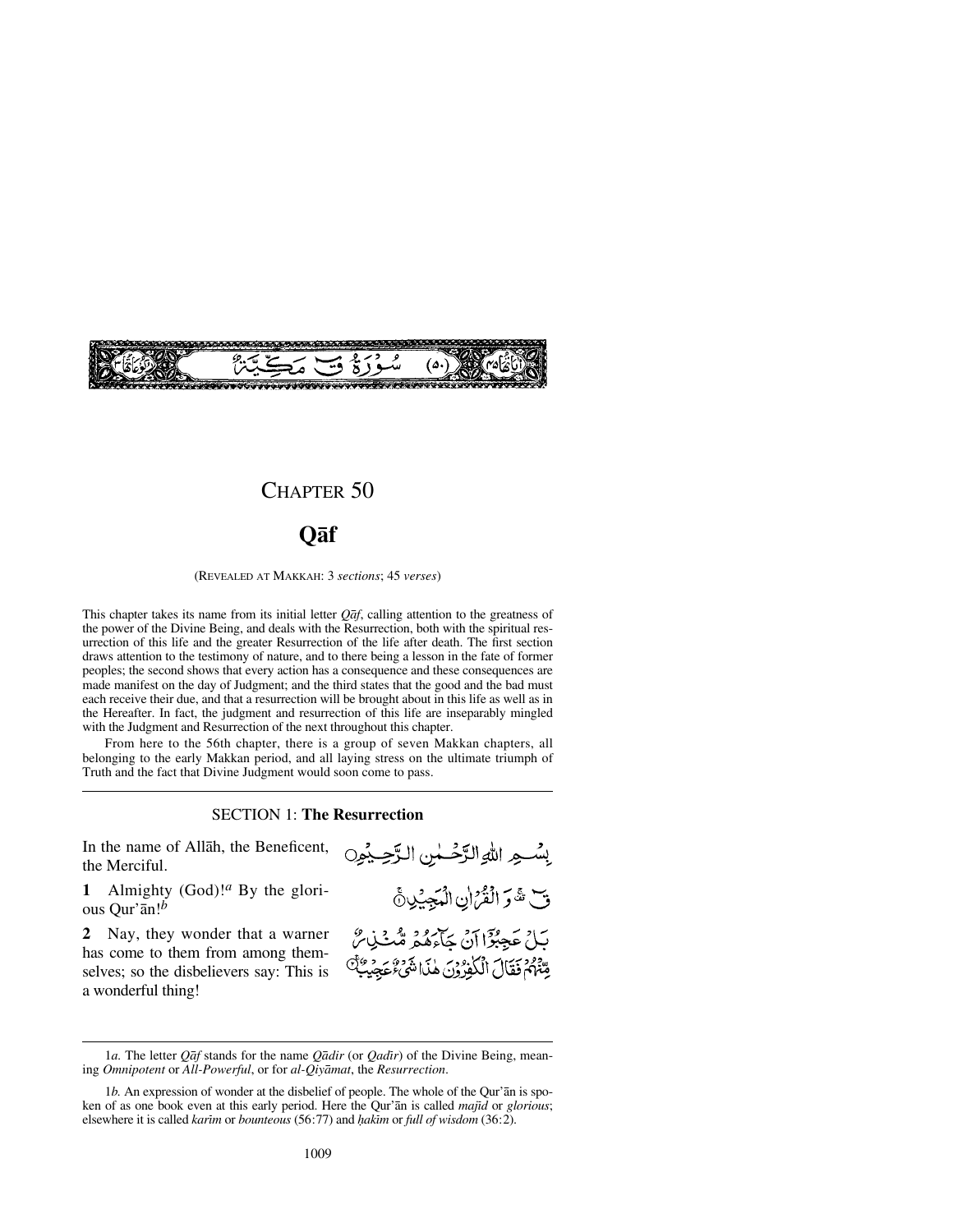**3** When we die and become dust that is a far return.

**4** We know indeed what the earth diminishes of them and with Us is a book that preserves.*<sup>a</sup>*

**5** Nay, they reject the Truth when it comes to them, so they are in a state of confusion.*<sup>a</sup>*

**6** Do they not look at the sky above them? — how We have made it and adorned it and it has no gaps.

**7** And the earth, We have spread it out, and cast therein mountains, and We have made to grow therein of every beautiful kind —

**8** To give sight and as a reminder to every servant who turns (to Allåh).

**9** And We send down from the clouds water abounding in good, then We cause to grow thereby gardens and the grain that is reaped,

**10** And the tall palm-trees having flower spikes piled one above another —

**11** A sustenance for the servants, and We give life thereby to a dead land. Thus is the rising.*<sup>a</sup>*

**12** Before them the people of Noah rejected (the Truth) and (so did) the dwellers of al-Rass and Thamūd

عَ إِذَا مِثْنَا رَكُنَّا شُرَابًا ۚ ذَٰلِكَ رَجَعٌ بَعِيْ لَأِنَّ قَيْلُ عَلِيْمَنَا مَا تَنْقَصُ الْأَدْضُ مِبْهُمْ وَعِنْدَانَا كِتْتْ جَفَنْظُ@ بَلْ كَذَّبُوْا بِالْحَقَّ لَمَّا جَآءَهُ هُ وَقَوْمٍ ۈ<sup>ج</sup> آمْدٍ تَىرِيْجِ ۞ آفيكِي تِنْظُرُ دٓا إِلَى السَّبِيَاءِ فَوُقَقَهُمْ كَنْفَ بِيَبْنِنَهَا دَيْنَ تَنْهَا دَ مَا لَعَا مِنْ فُرُدْجِ ۞ وَ الْآَيْرِهَرَ، مَيْݣُونُهَا دَ ٱلْقَدْيَا فِيهِمْهَا سَوَاسِيَ وَ آنَّبِنَّنَا فِيهِمَا مِنْ ݣُلِّ تَرَوْجٍ بَهِيَّجٍ ۞ *ؾڝؚٛ*ڗۘڐۧڒٙۏػ۬ڒؽڶۣڴڸۨٚٸؘٛؠۣڛ۠ٞؽؙۑۣ بِهَ بِبَيْنِي مِنَ السَّبِيَاءِ صَاءَ مَّلَّذِكَبَا فَأَنْتَتَنَابِ جَنَّتِ وَّحَتَّ الْحَصِيْلِ ﴾ وَالنَّخْلَ بْسِقْتٍ لَّهَاطَلْعٌ تَضِيَّكُ ۞ سِّ زِقَا لِّلْعِبَادِ وَ أَحْيِيْنَا بِهِ بَدْرِجَةَ مَيْتَأَ \* كَذٰلِكَ الْخُرُوْجُ @

آتي تشكيد قود وجو ۽ آصُلي گ الدَّسَّ دَ تَمُرُدُ®

<sup>4</sup>*a. What the earth diminishes* is the body, dust going to dust. *The book that preserves* is the record of the deeds which a man has done. The consequences of deeds are preserved in their entirety and out of them grows a new life in the Resurrection.

<sup>5</sup>*a.* Their confusion is due to the rejection of truth. They were in a state of confusion as to what name to give the Prophet — they called him first a dreamer, then a poet, then a madman, then an enchanter, then a forger and liar, and so on.

<sup>11</sup>*a.* The *khur∂j*, or *rising*, here includes both the spiritual resurrection of a dead people in this life and also the greater Resurrection in a life after death.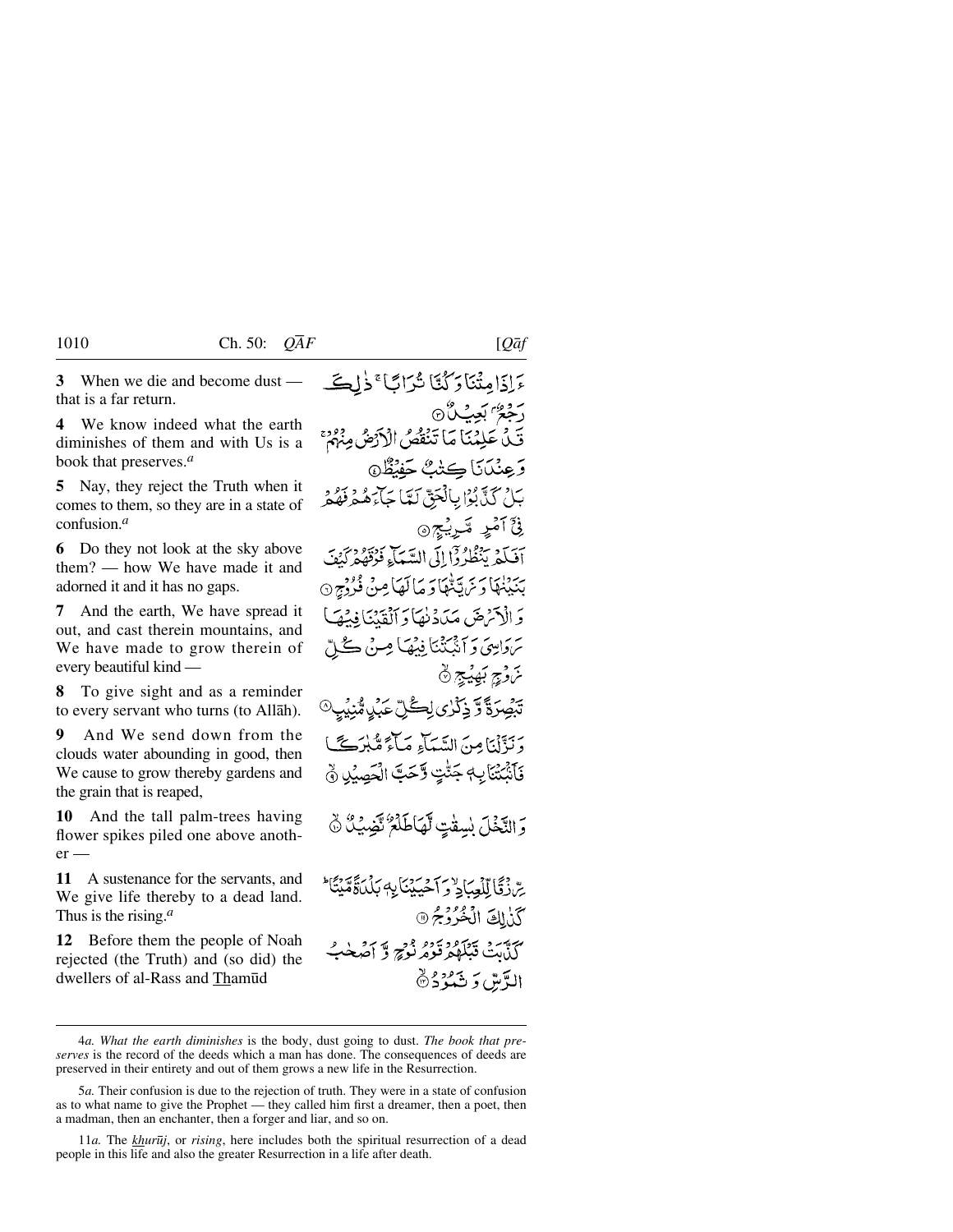13 And 'Ad and Pharaoh and Lot's brethren,

**14** And the dwellers of the grove and the people of Tubba'.*<sup>a</sup>* They all rejected the messengers, so My threat came to pass.

**15** Were We then fatigued with the first creation? Yet they are in doubt about a new creation.*<sup>a</sup>*

## SECTION 2: **The Resurrection**

**16** And certainly We created man, and We know what his mind suggests to him — and We are nearer to him than his life-vein.

**17** When the two receivers receive, sitting on the right and on the left,

**18** He utters not a word but there is by him a watcher at hand.*<sup>a</sup>*

**19** And the stupor of death comes in truth; that is what thou wouldst shun.

**20** And the trumpet is blown. That is the day of threatening.

**21** And every soul comes, with it a driver and a witness.*<sup>a</sup>*

**22** Thou wast indeed heedless of this, but now We have removed from

وَلَقِينَ خَلَقْنَا الْإِنْسَانَ وَ نَصْلَهُمَا تَرَسُّوِسُ بِ4 نَفْسُهُ عَمْرَتِهُ مِنْ رَبِّيْهِمْ إِنَّا لَهُمْ بِ الَّذِي مِنْ حَبْلِ الْوَيِّامِينِ اِذْ يَتَلَقَّى الْمُتَلَّوِّيْنِ عَنِ الْيَهِيْنِ وَ عَنِ الشَّمَالِ تَعِيْنُ @ مَا يَلْفِظُ مِنْ قَوْلِ اِلَّا لَكَ يُوَ رَقِيْبٌ عَتِمْنَ ۞ وَ جَلَّمَتْ سَكَّرَةُ الْمَوْتِ بِالْحَقِّ ذٰلِكَ مَاكُنْتَ مِنْهُ تَجِيْدُ 9 وَنُفِخَ فِى الصُّوَىِ ذَٰلِكَ يَوْمُ الْوَعِيَٰلِ ۞ وَجَآءَتْ كُلُّ نَفْسٍ مَّعَهَا سَأَبِقٌّ وَتَيْهِيْلُ<sup>6</sup> لَقَدْ كُنْتَ فِي خَفْلَةٍ قِنْ هٰذَا فَكَشَفْنَا

دَ عَادٌ وَ فِيْهِ عَوْنٌ وَ اِخْوَانٌ لَوْطِيُّ

وِّ اصْلَحْبُ الْأَيِّنَكَةِ وَقَوْمُ نُبَّعَ كُلُّ كَذَّبَ الرُّسُلَ نَحَقَّ وَعِيْلِ،

آفَعِيَيْنَا بِالْخَلْقِ الْأَوَّلِّ بَلْ هُــوُ

فِيۡ لَبۡسٍ مِّنۡ خَلۡن جَرِيۡكِيۡ۞

21*a.* The *driver* signifies the *impeller to evil*, and the *witness* the *caller to Truth*.

<sup>14</sup>*a.* For the dwellers of al-Rass, see 25:38*a*; for dwellers of the grove, 15:78*a*; for Tubba', 44:37*a*.

<sup>15</sup>*a.* The meaning is that Allåh did not lack power in dealing with the former generations so that they should doubt His power in dealing with a new one. Or, the first creation is the physical creation of man, and the second creation his spiritual regeneration.

<sup>18</sup>*a.* The three verses impress upon man that all his deeds and words bear fruit, that nothing is said or done in vain. The *yamßn*, or the *right side*, represents the *good*, and the *shimål*, or the *left side*, the *evil* (T).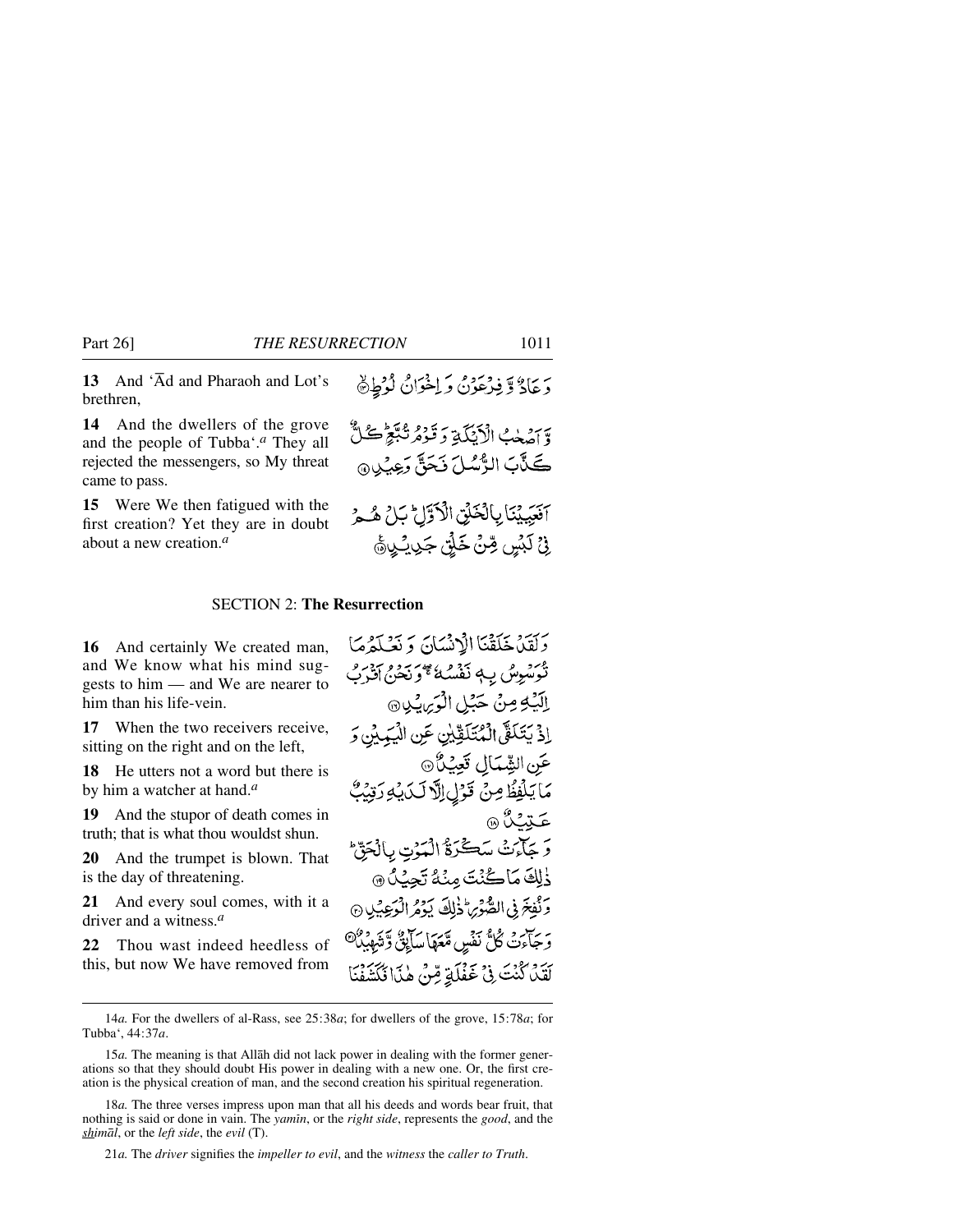thee thy veil, so thy sight is sharp this day.*<sup>a</sup>*

**23** And his companion will say: This is what is ready with me.*<sup>a</sup>*

**24** Cast into hell every ungrateful, rebellious one,*<sup>a</sup>*

**25** Forbidder of good, exceeder of limits, doubter,

**26** Who sets up another god with Allåh, so cast him into severe chastisement.

**27** His companion will say: Our Lord, I did not cause him to rebel but he himself went far in error.

**28** He will say: Dispute not in My presence, and indeed I gave you warning beforehand.

**29** My sentence cannot be changed, nor am I in the least unjust to the servants.

SECTION 3: **The Resurrection**

**30** On the day when We say to hell: Art thou filled up? And it will say: Are there any more?*<sup>a</sup>*

22*a.* This verse shows clearly that the consequences of evil actions which remain hidden from the eye of man in this life are made manifest after death. This is the significance of the sight being made sharp, so that man will then see what he is unable to see here. Such is hell, according to the teachings of the Qur'ån, viz., the hidden consequences of evil deeds, when made manifest to a man, become his hell.

23*a*. By *qarin*, or the *companion*, is meant the *evil companion*, or the *devil*, at whose suggestion man commits evil deeds. *What is ready* is the record of man's evil deeds, which will be palpably manifest to him on the day of Resurrection.

24*a.* The dual form used in *alqiyå* ("cast") is either due to the address being to the two, the driver and the witness of v. 21, or the dual is used simply to give emphasis to the order, as if it conveyed a repetition of the order (Kf ).

30*a.* It is a metaphorical expression. One people after another continue in their wickedness without taking a lesson from the fate of the previous people. It is also an expression of man's desire to have more and more of wealth and material comfort.

عَنْكَ غِطَاءَكَ فَيَصَرُكَ الْبَوْمَ حَدِيثَ دَ قَالَ قَدِنْتُهُ هٰذَا مَالَدَيِّ عَتْبُ ﴾ ٱلۡقِيَاۚ فِيۡ جَهَنَّمَرَكُلَّ كَفَّاۤ*يٍ عَ*نِيۡهِ ۞

مَّنَّاعِ لِلْخَبْرِ مُعۡنَـٰلٍ مُّرِيۡبٍ ﴾

الَّذِي جَعَلَ مَعَ اللَّهِ إِلٰهًا أَخَرَ فَأَلْقِبُهُ في الْعَذَابِ الشَّدِيبُ ِنِ ۞ قَالَ قَدِينُهُ رَتِّنَامَآ آَطَعَنَتُهُ وَلِٰٓكِنُّ كَانَ نِيۡ ضَلٰلٍ بَعِيۡـٰلٍ ۞ قَالَ لَا تَخْتَصِمُوْالِدَيَّ وَقَدْ قَدَّمْتُهُ إِلَيۡڪُمۡ بِالۡوَعِيۡلِ۞ مَا يُبَدَّلُ الْقَوْلُ لَيْدَيَّ دَ مَآ آيَا بَطَلاَهِ لِلْعَبِيْلِ ﴾

يَهُورُ نَقُوْلُ لِحَقَّنَّهُمْ هَيْ امْتَلَأَتِ

دَ تَقْوُلُ هَــلُ مِنْ مَّيزِيَـٰلِي @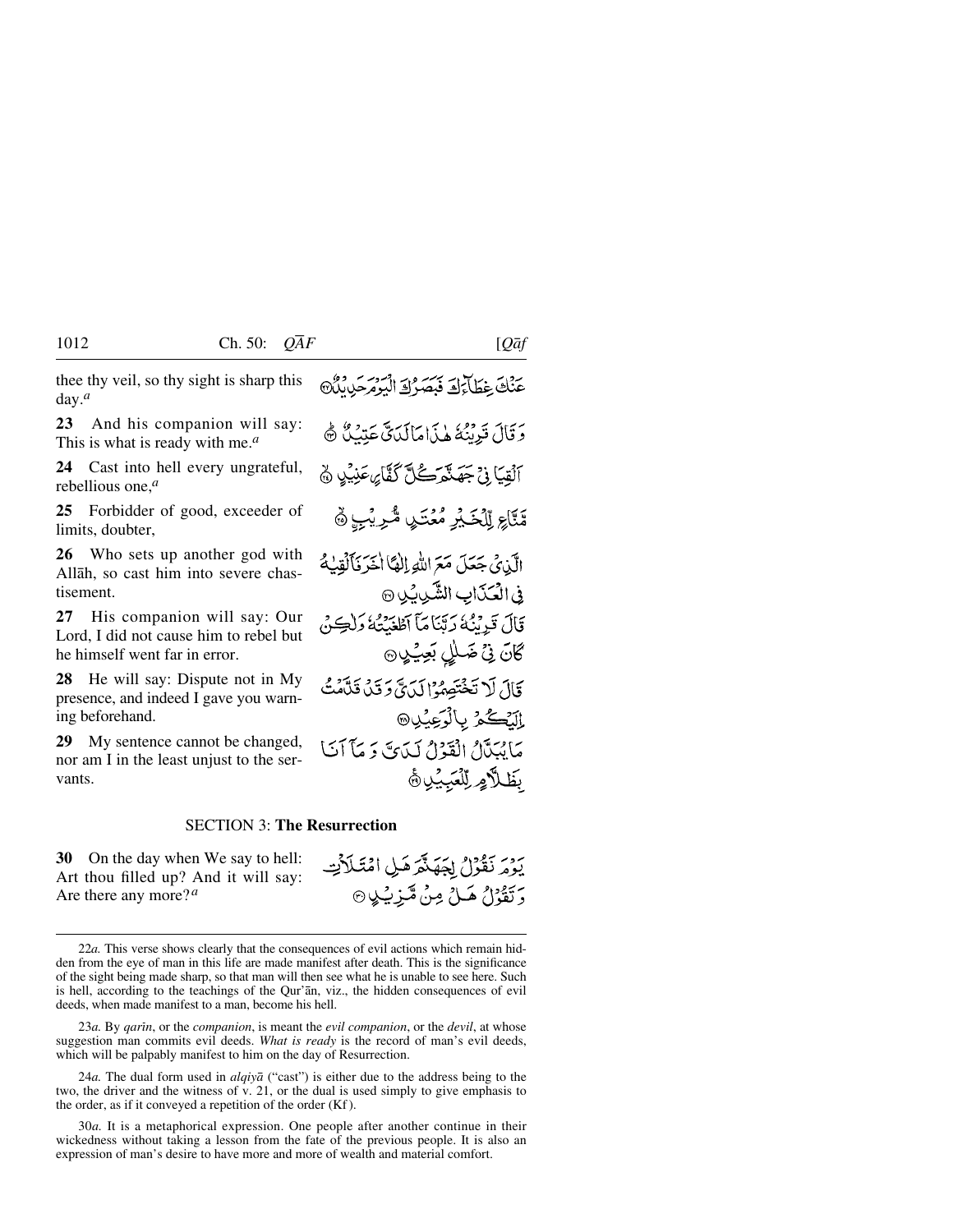**31** And the Garden is brought near for those who guard against evil — (it is) not distant.*<sup>a</sup>*

**32** This is what you are promised — for everyone turning (to Allåh), keeping (the limits) —

**33** Who fears the Beneficent in secret, and comes with a penitent heart:

**34** Enter it in peace. That is the day of abiding.

**35** For them therein is all they wish, and with Us is yet more.*<sup>a</sup>*

**36** And how many a generation We destroyed before them who were mightier in prowess than they! so they went about in the lands. Is there a place of refuge?

**37** Surely there is a reminder in this for him who has a heart or he gives ear and is a witness.

**38** And certainly We created the heavens and the earth and what is between them in six periods, and no fatigue touched Us.*<sup>a</sup>*

**39** So bear with what they say, and celebrate the praise of thy Lord before the rising of the sun and before the setting.

مَ أَزْلِفَتِ الْجَنَّةُ لِلْمُتَّقِّينَ غَيْرِ بَعِيرٍ هٰذَا مَا تُوْعَدُوْنَ لِكُلِّ آوَّابٍ حَفِيُظٍ ۞ مَنْ خَشِيَ الدَّحْمٰنِ بِالْغَيْبِ وَجَاءَ بقَلَبٍ مُّنِيَّبِ ﴾ ادْخُلُوُهَا بِسَلْمٍ ذٰلِكَ يَوْمُ الْخُلُوْدِ® لَهُمْ مَا يَشَاءُونَ فِيهَا وَلَدَيْنَا مَزِيْنَا هَ وَكَمْرَ أَهْلَكْنَا قَبْلَهُمْ مِّنْ قَرْنِ هُـُمْ أَشَلُّ مِنْهُمَ بَطْشًا فَنَقَّبُوْ فِى الْبِلَادِّ هَــُلُّ مِنْ مَّحِيْصٍ ۞ انَّ فِيْ ذٰلِكَ لَيْأَكَّرُى لِمَنْ كَانَ لَهُ قَبْكٌ أَوْ أَلْقَى السَّمَعَ وَهُوَ شَهْيِدٌ ۖ وَلَقَدْ خَلَقْنَا السَّلَمَانِ وَالْأَحْمَٰنَ رَ مَا بَيْنِهُمَا فِي سِتَّةِ أَبَّاهِ مِحْمَّ وَ مَا مَسَّنَا مِنْ آخُرُب@ فَاصْلِوْعَلَىٰ مَا يَقْوُلُوْنَ وَسَيِّحْ بحَمْدِ سَرِّكَ قَبْلَ طُلُوْءِ الشَّمْسِ رَقَبْلَ الْثَرُوْبِ ﴾

<sup>31</sup>*a.* If man used his inner sight, he could see that the keeping from evil and the doing of good brought him nearer and nearer to true happiness, for which the Garden stands here, in this very life.

<sup>35</sup>*a.* This is to show that the doing of good gives man all that he desires. But as his desires are limited, he is told that God will give him more than he desires. This is explained by some as meaning the sight of the Divine Being, which is the highest blessing of the next life.

<sup>38</sup>*a.* The Bible says: "And He rested on the seventh day from all His work which He had made" (Gen. 2:2). The act of taking rest applies to one who is tired, and hence the Qu'rån negatives any such idea in relation to God, Who does not stand in need of rest; hence it says: *No fatigue touched Us.* For the creation of the heavens and the earth in six periods or six days, see 7:54*a*.